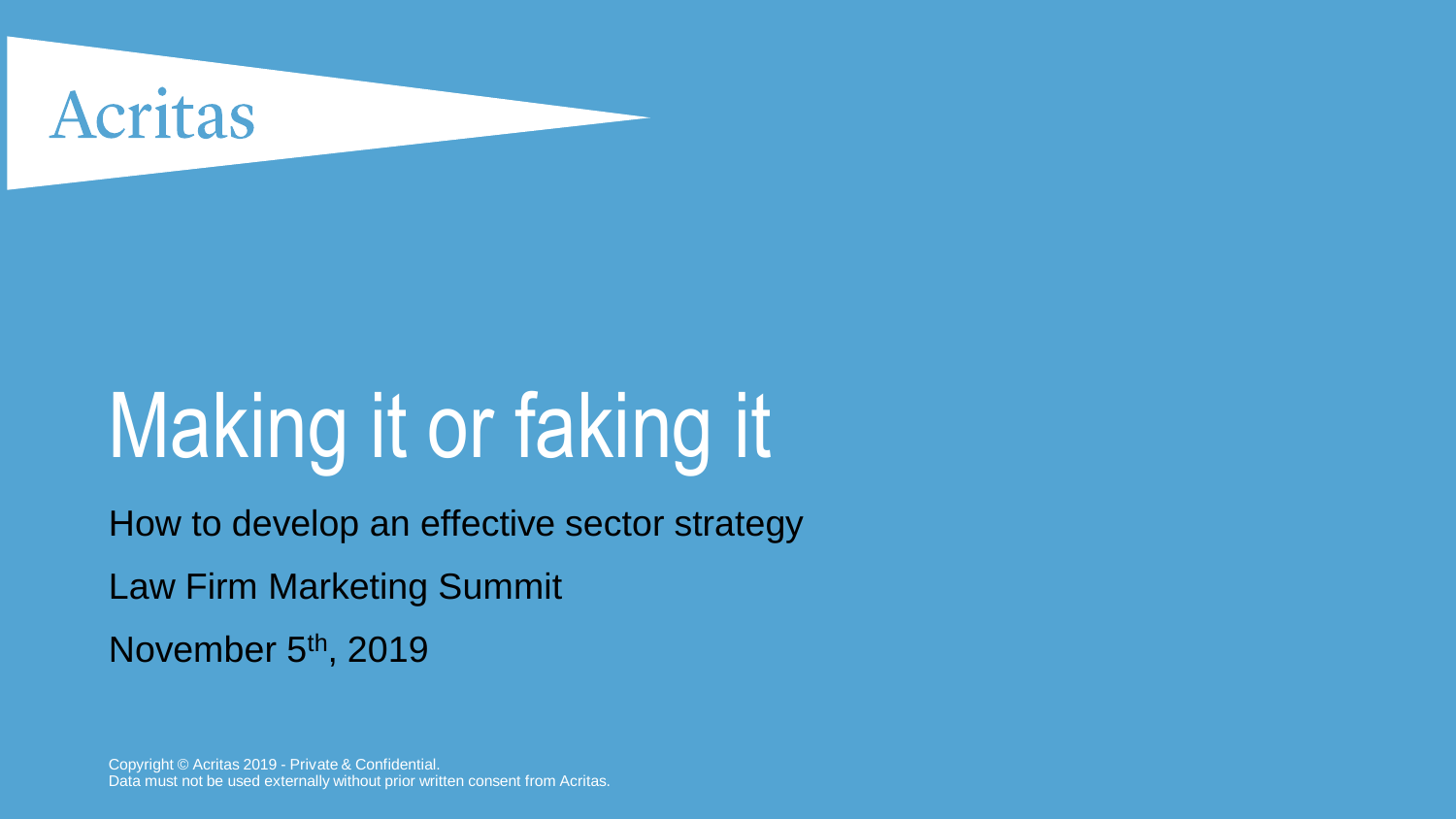

- 1. The main drivers behind a sector strategy why it matters
- 2. The three types of sector strategy
- 3. How to know a sector strategy is working and the main barriers
- 4. The roles everyone at the firm can play to make the strategy succeed

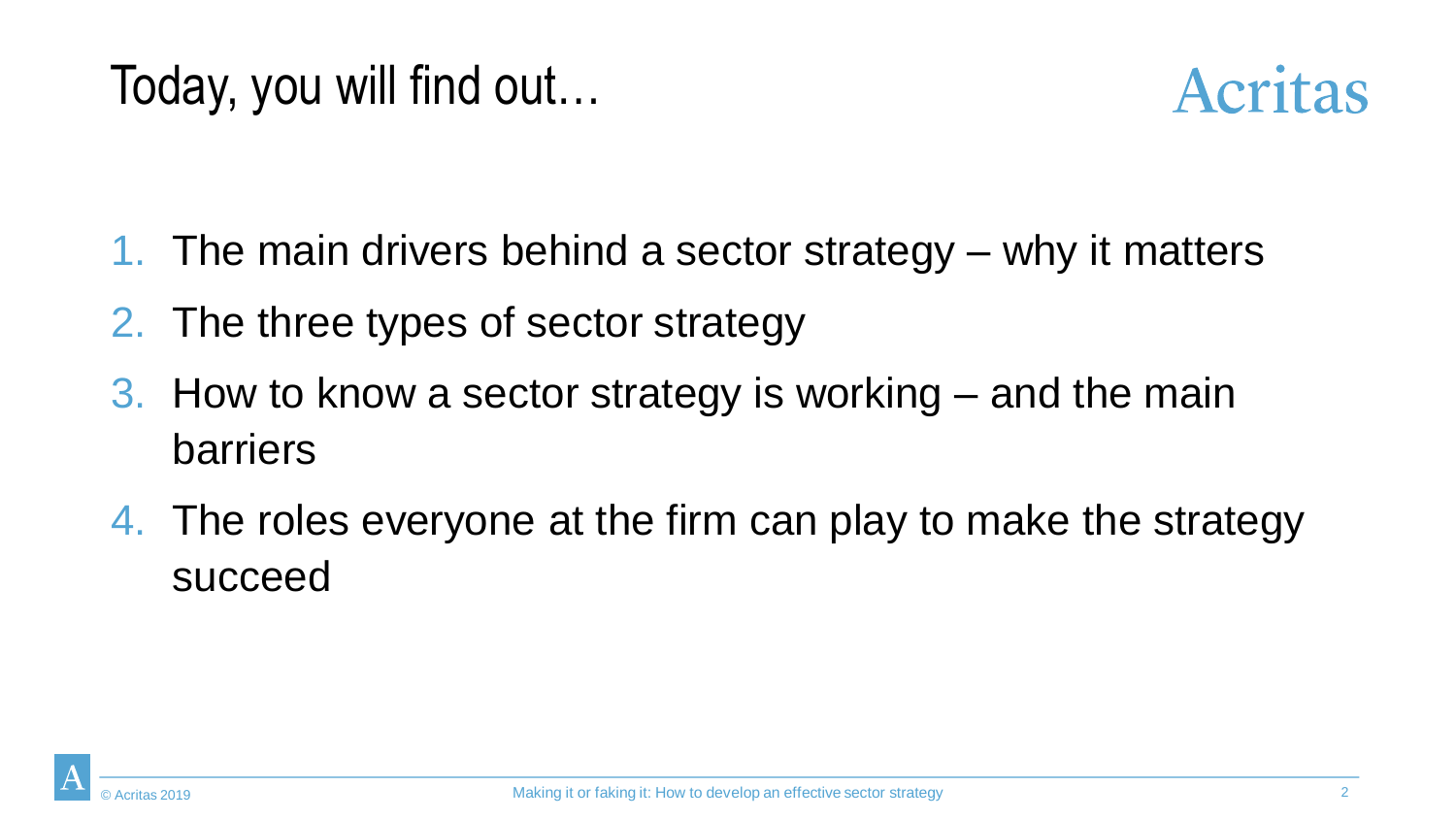#### **Introductions**



Where are you today on the sector strategy scale?



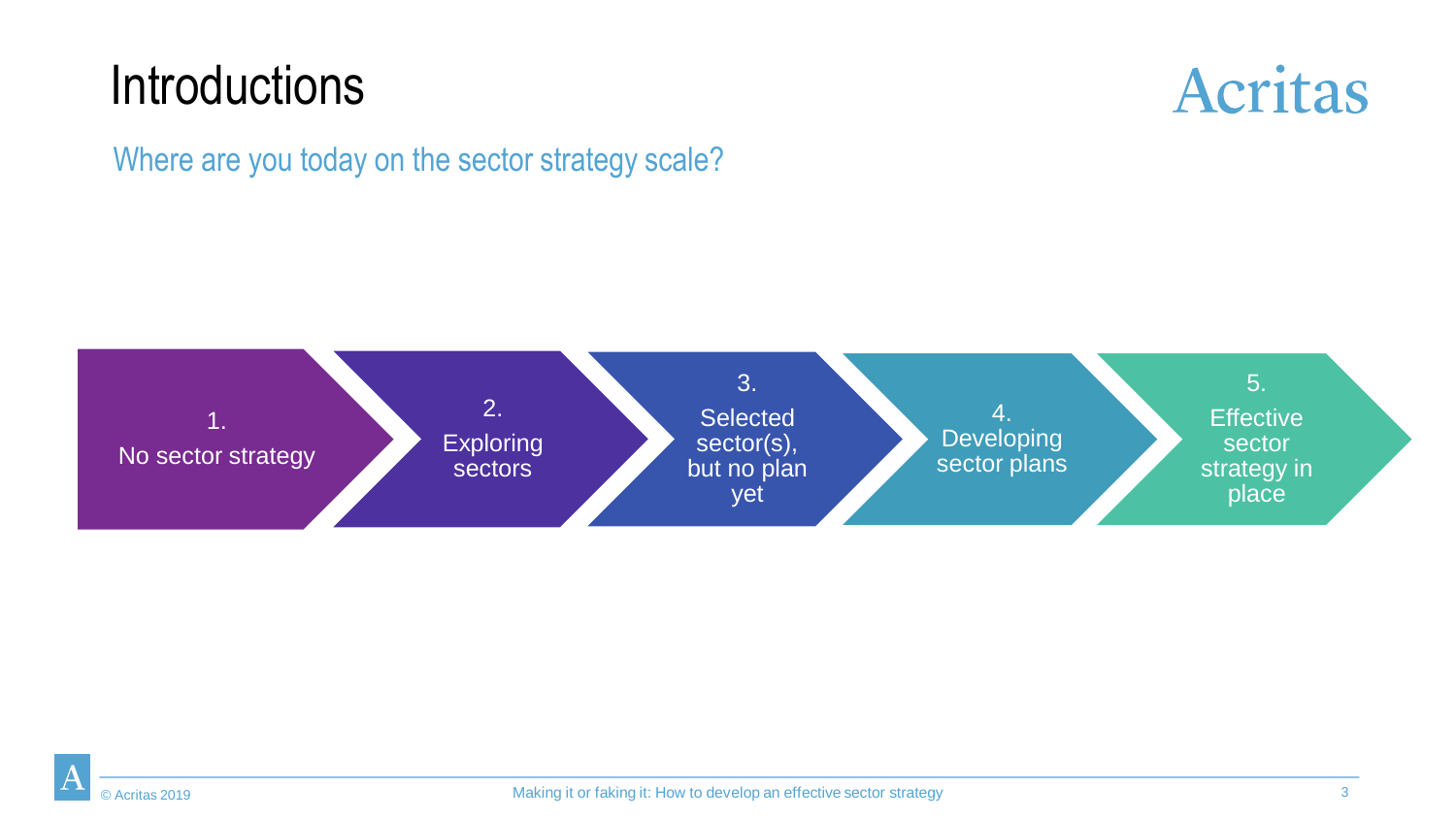### Why are sector strategies important?



The market perspective

#### Legal market trends

- Rise in consolidation
- Increase in specialisation
- Emergence of 'client relationship partner' roles
- ▶ Harder for individual lawyers to understand client's business and strategic thinking

#### ► Two solutions:

- Key Account Management
- Sector (or industry) focus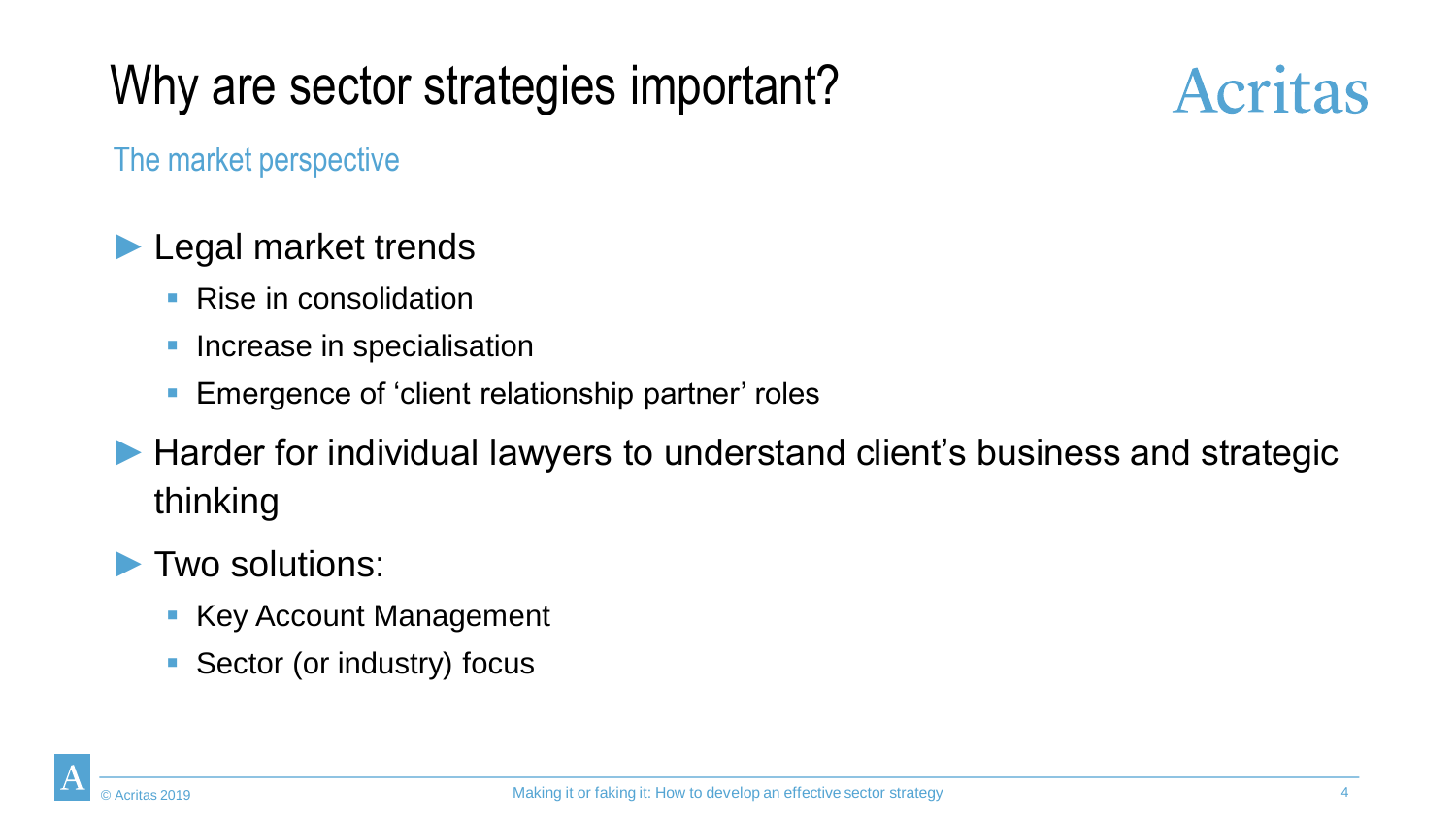### Why are sector strategies important?



#### The client perspective

**Skill gaps clients observe in their lawyers**

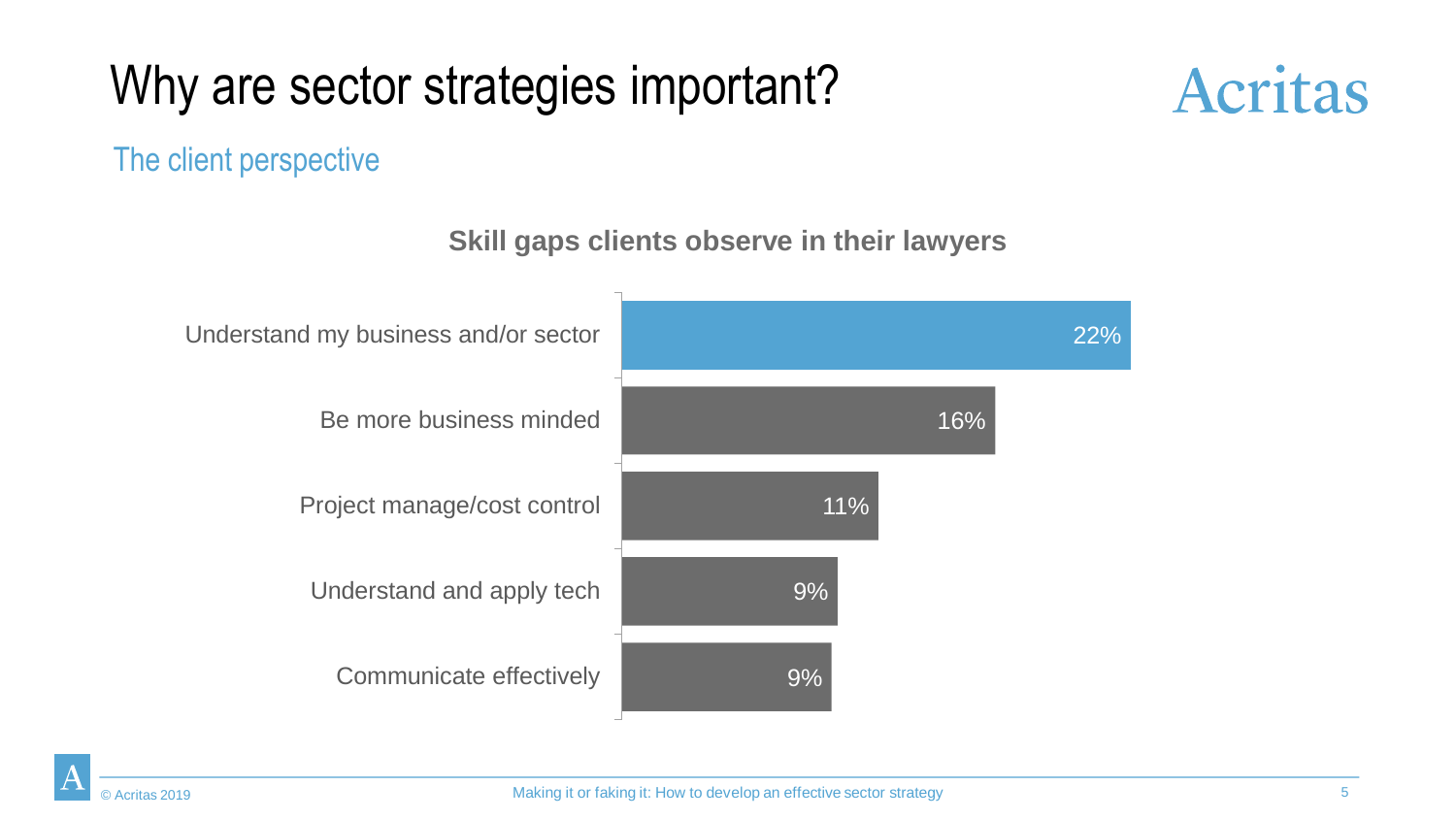#### Types of sector strategy



| <b>Light</b>                                                                                                                                                                                    | <b>Medium</b>                                                                                                                                                                                                                                                                                                   | <b>Heavy</b>                                                                                                                                                  |
|-------------------------------------------------------------------------------------------------------------------------------------------------------------------------------------------------|-----------------------------------------------------------------------------------------------------------------------------------------------------------------------------------------------------------------------------------------------------------------------------------------------------------------|---------------------------------------------------------------------------------------------------------------------------------------------------------------|
| • The firm is organised by<br>practice or office<br>• When marketing or pitching<br>to a new client, sector<br>knowledge may be useful<br>context<br>• No collaboration across<br>sector groups | • The firm is organised by<br>practice area group<br>Each partner can also be<br>$\bullet$<br>part of a sector group<br>This acts as a common<br>$\bullet$<br>interest group to share:<br>• Clients and client<br>knowledge<br><b>Marketing resource</b><br><b>BD</b> opportunities<br>• Referrer relationships | • The firm is organised by<br>sector<br>(Almost) every partner<br>$\bullet$<br>belongs to a sector for<br>reporting purposes<br>• P&L runs by sector<br>group |

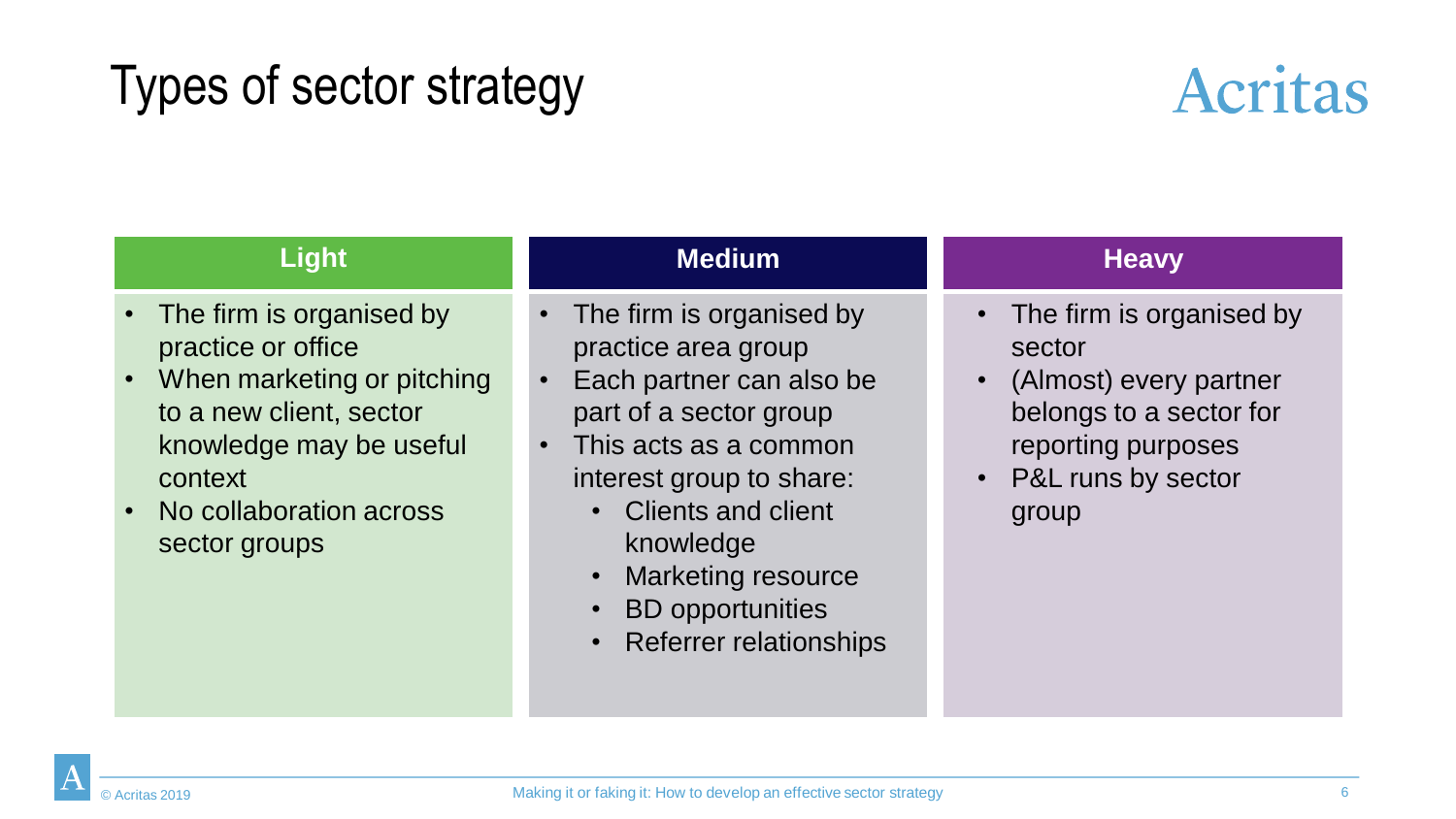#### The benefits of doing it well



**Average client share of wallet**



Demonstrating industry sector expertise is proven to double

#### your share of a client's legal spend

Source: Acritas Sharplegal 2018

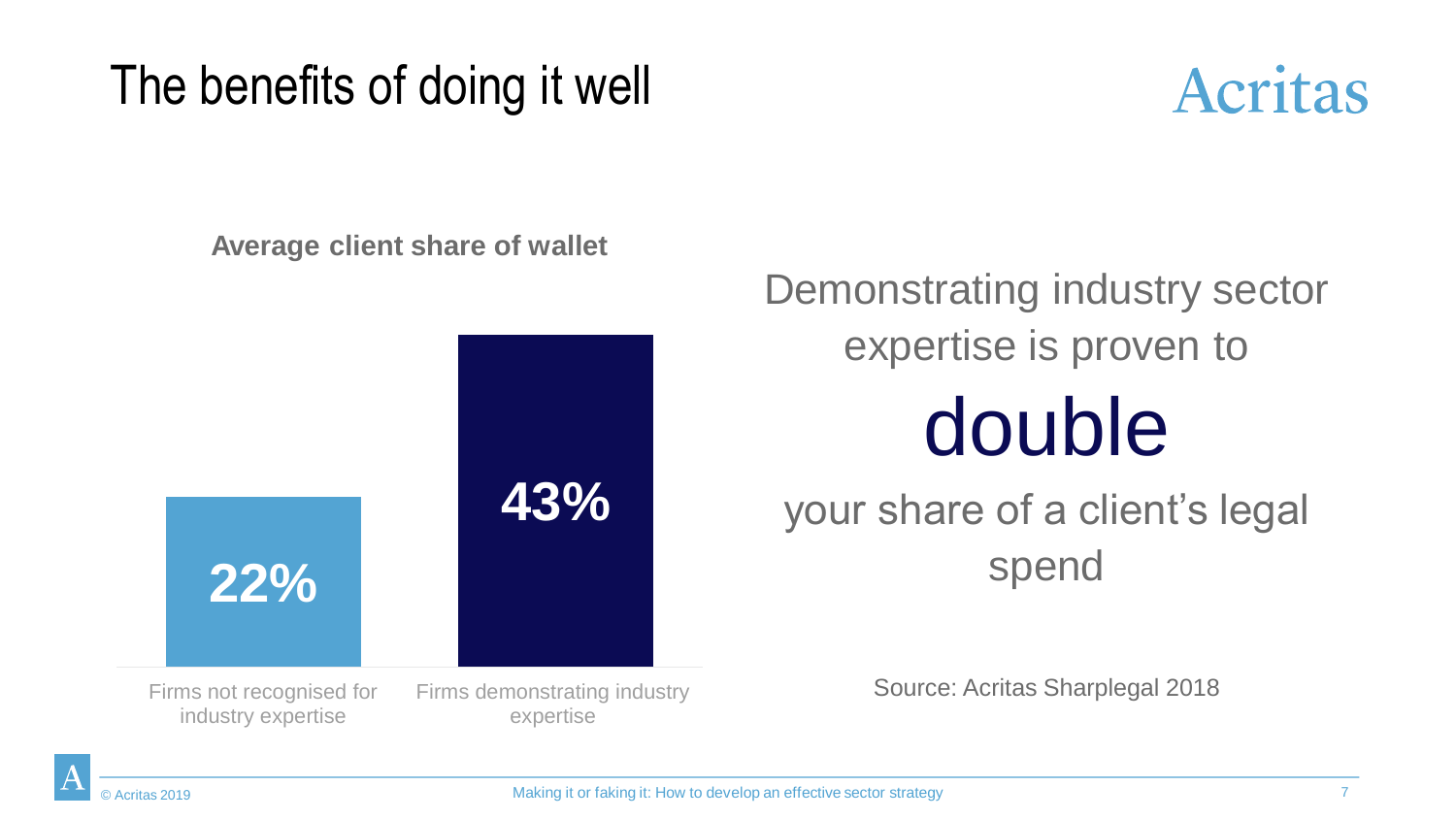Are law firms doing this well?



# 8 in 10

#### of The Lawyer Top 100 firms claim to have a sector focus

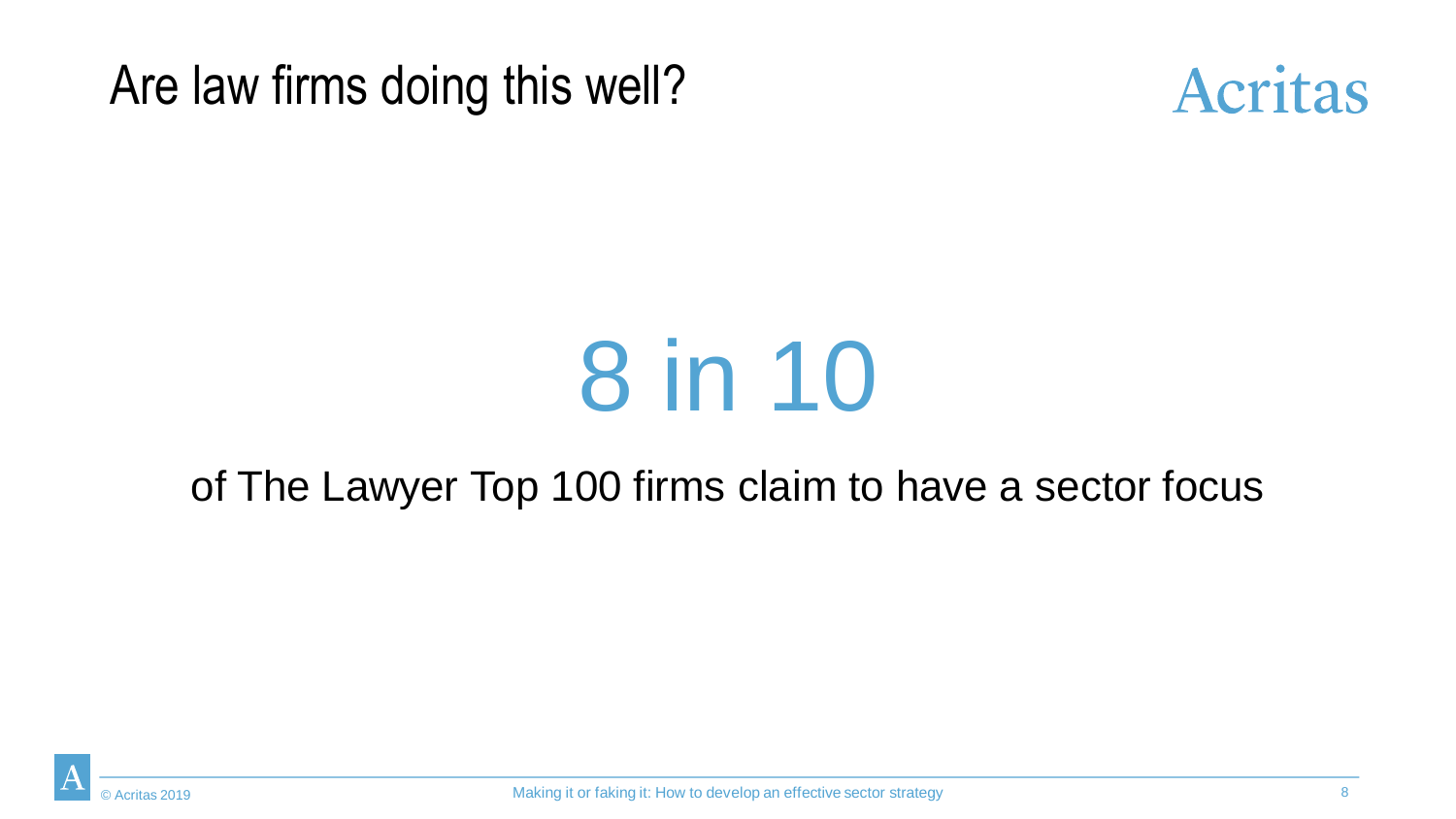



## 'Sector' as a label rather than 'sector' as a strategic approach to the market

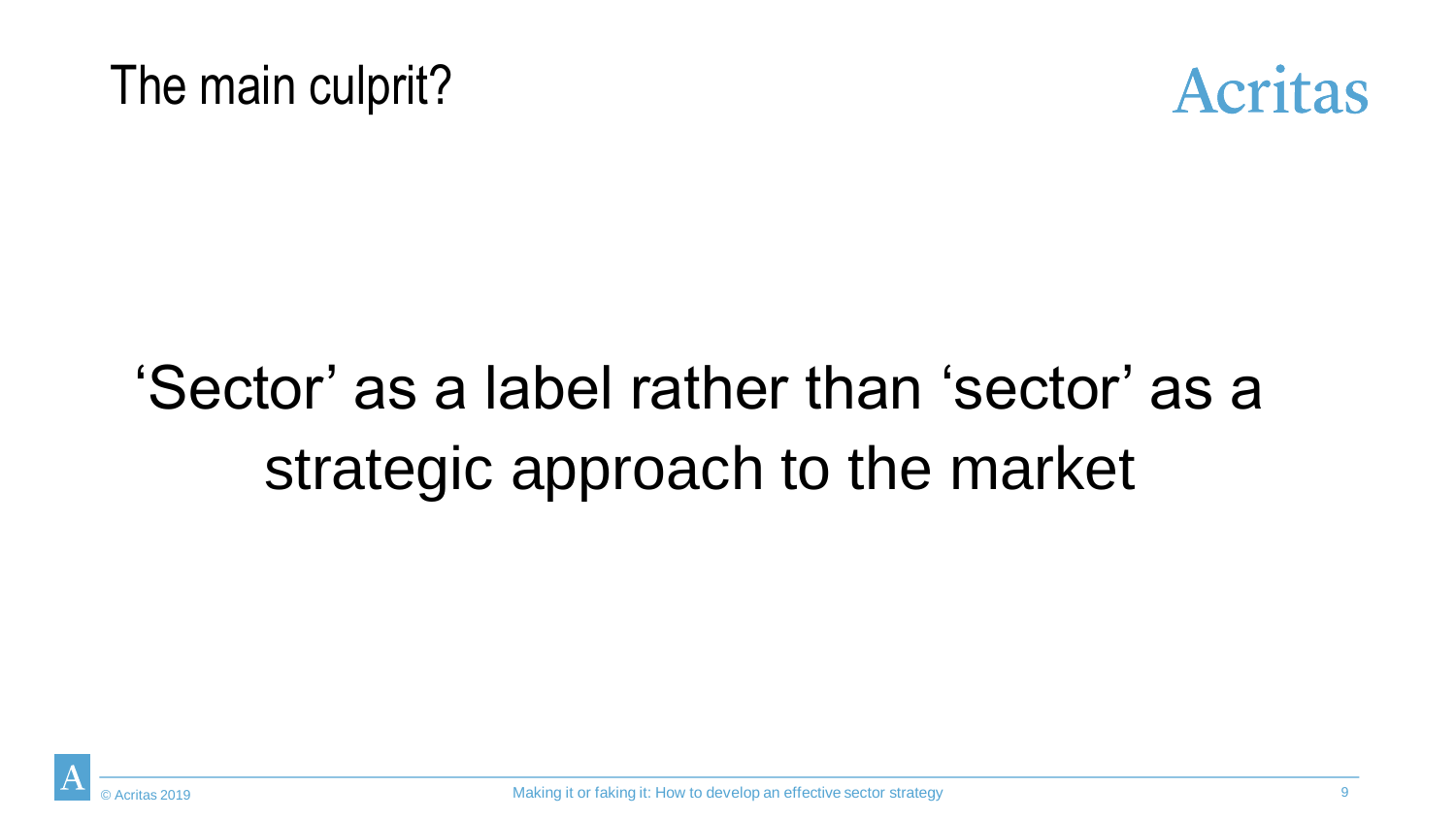### How do you know if it's working?



There are industry expert 'makers' – and fakers! Brand indicators of success





#### Core sectors – Faker

Brand strength growing in core sectors **Brand strength declining in core sectors**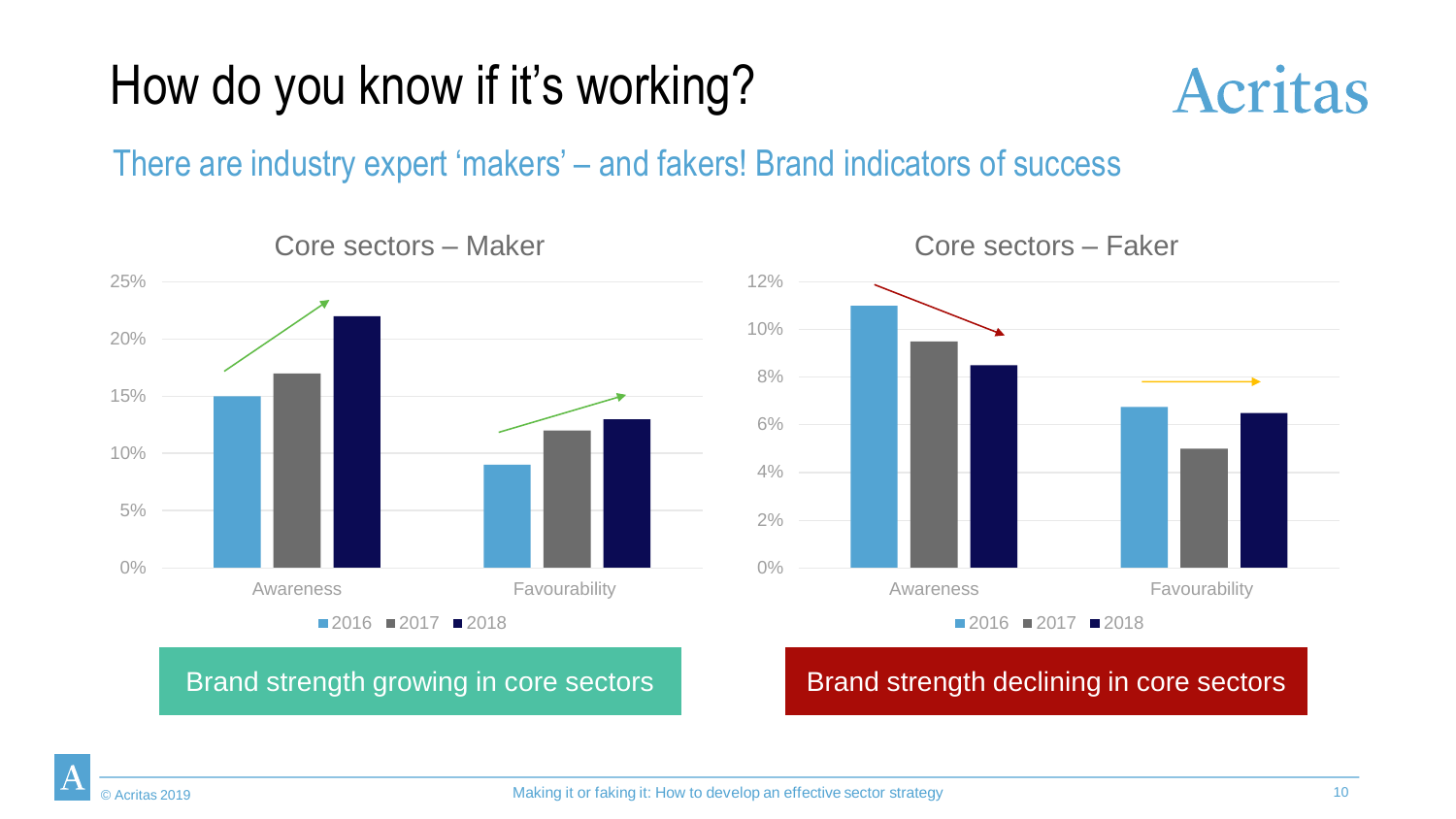#### Responsibility for success sits at every level

## **Acritas**

Snapshot of Acritas' Industry Sector Effectiveness Checklist



Firm leadership

- ✓ Strategic reviews
- ✓ Support and encouragement
- ✓ Budgets?

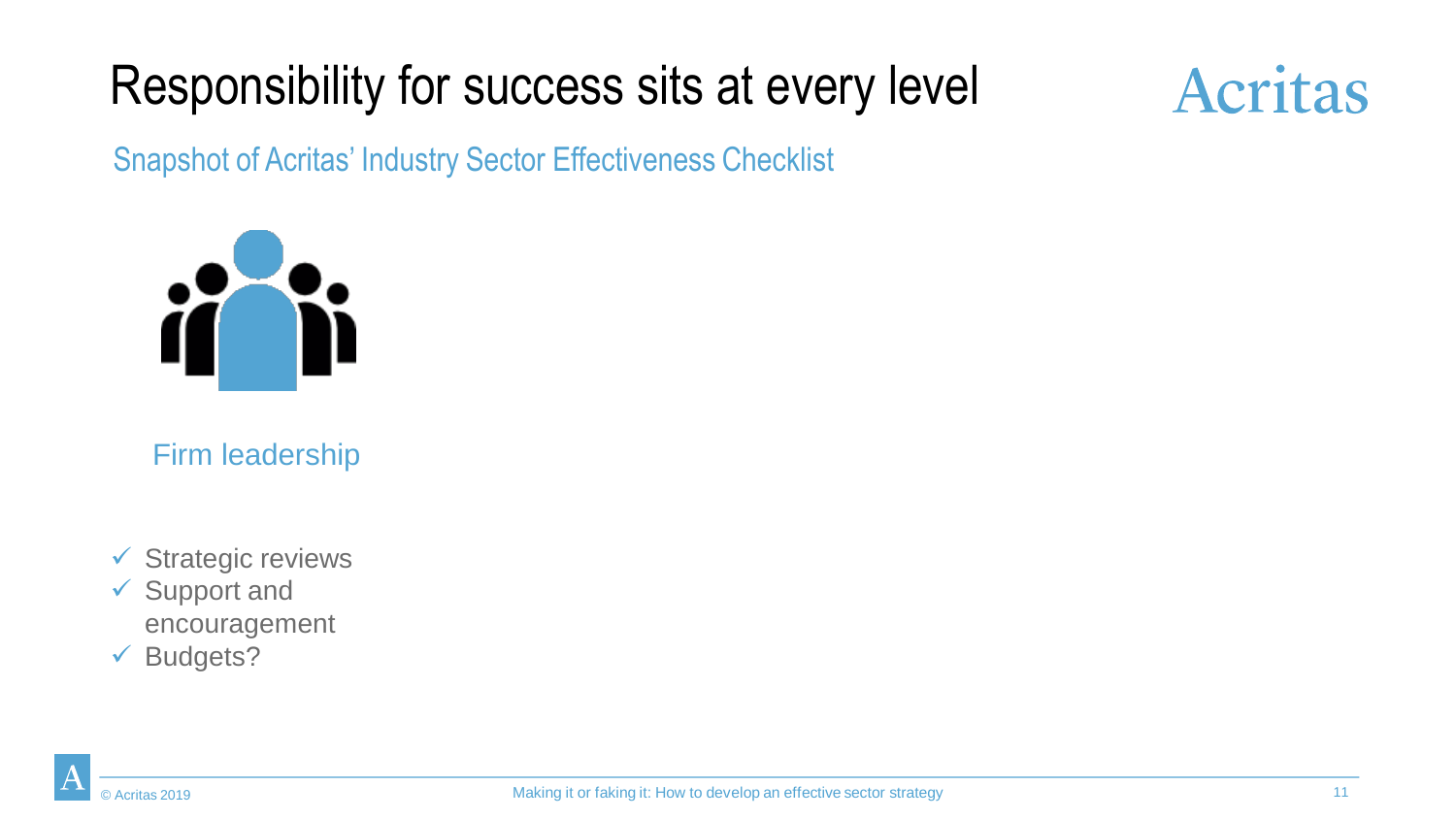#### Partner mindset: Industry specialism





Base : Overall (1780); CMS (72).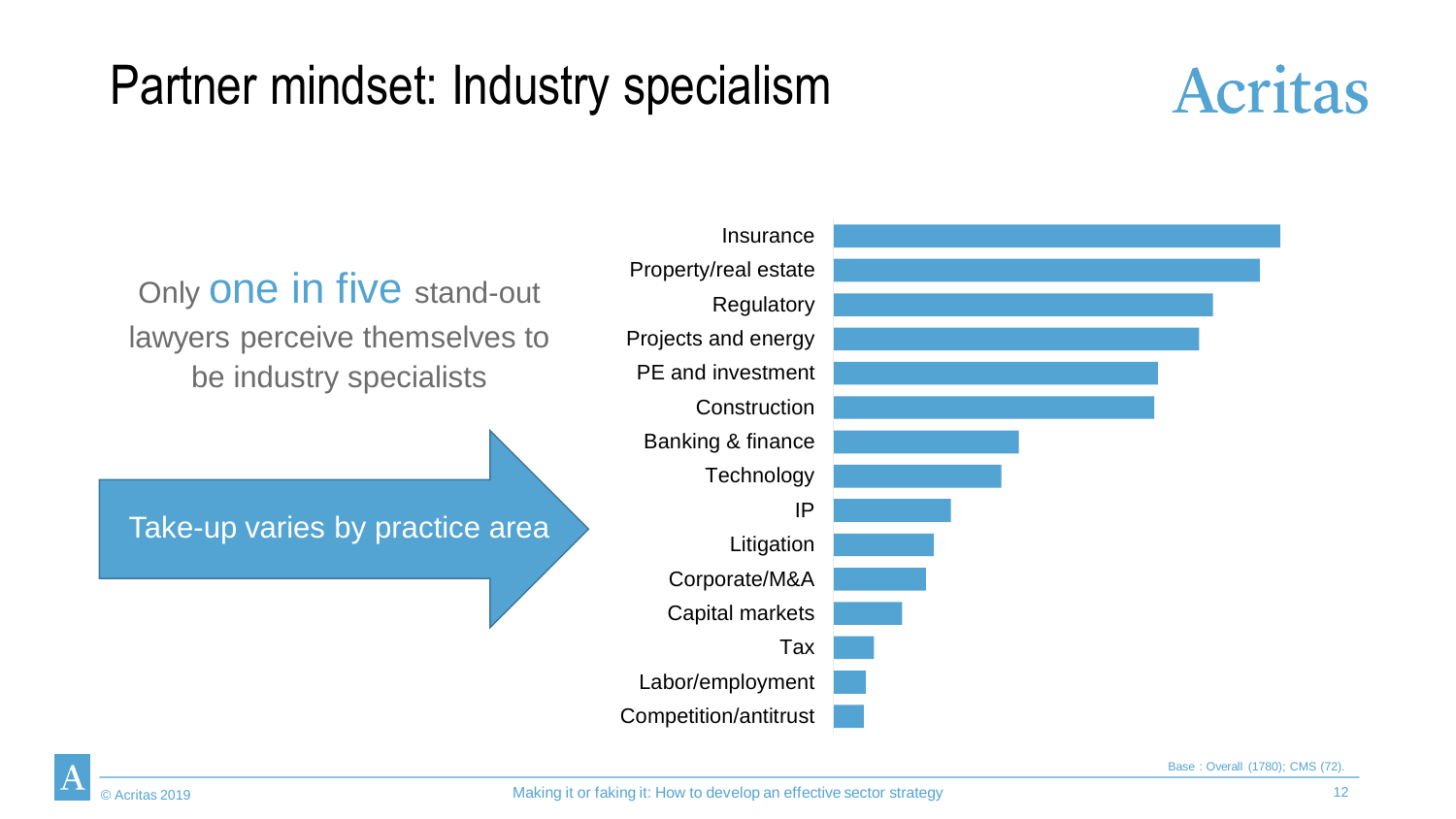## Create teams that play to individuals' strengths

## **Acritas**

#### Encouraging collaboration





- Responsive
- Service oriented
- Practical
- High quality
- Expert
- **Commercial**
- **Industry knowledge**
- Accessible



- Understands goals
- Understands client business
- Innovative
- Build relationships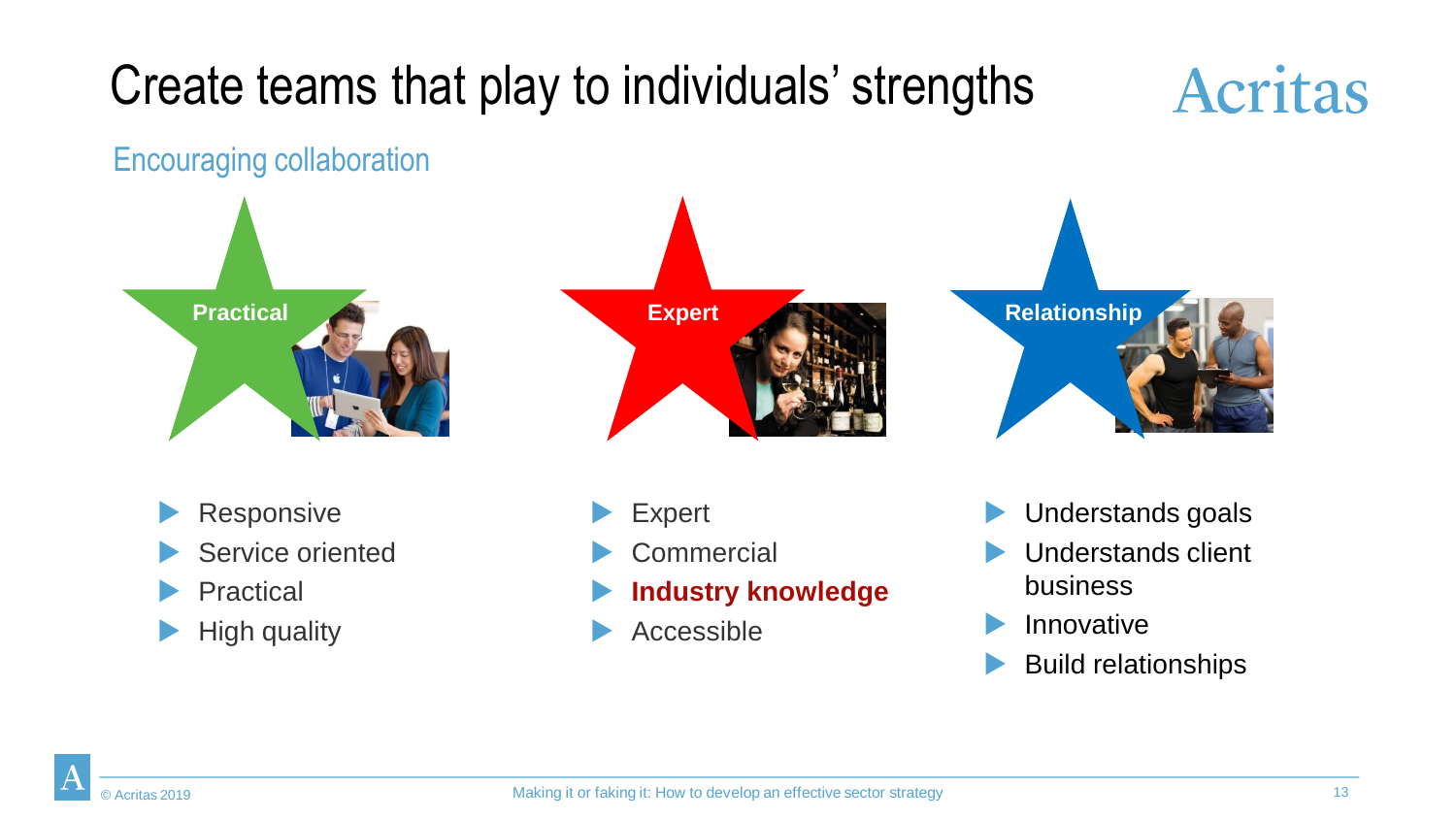### How can firms support?



What sector specialists believe are the most effective initiatives introduced by their firm to facilitate industry specialism among partners



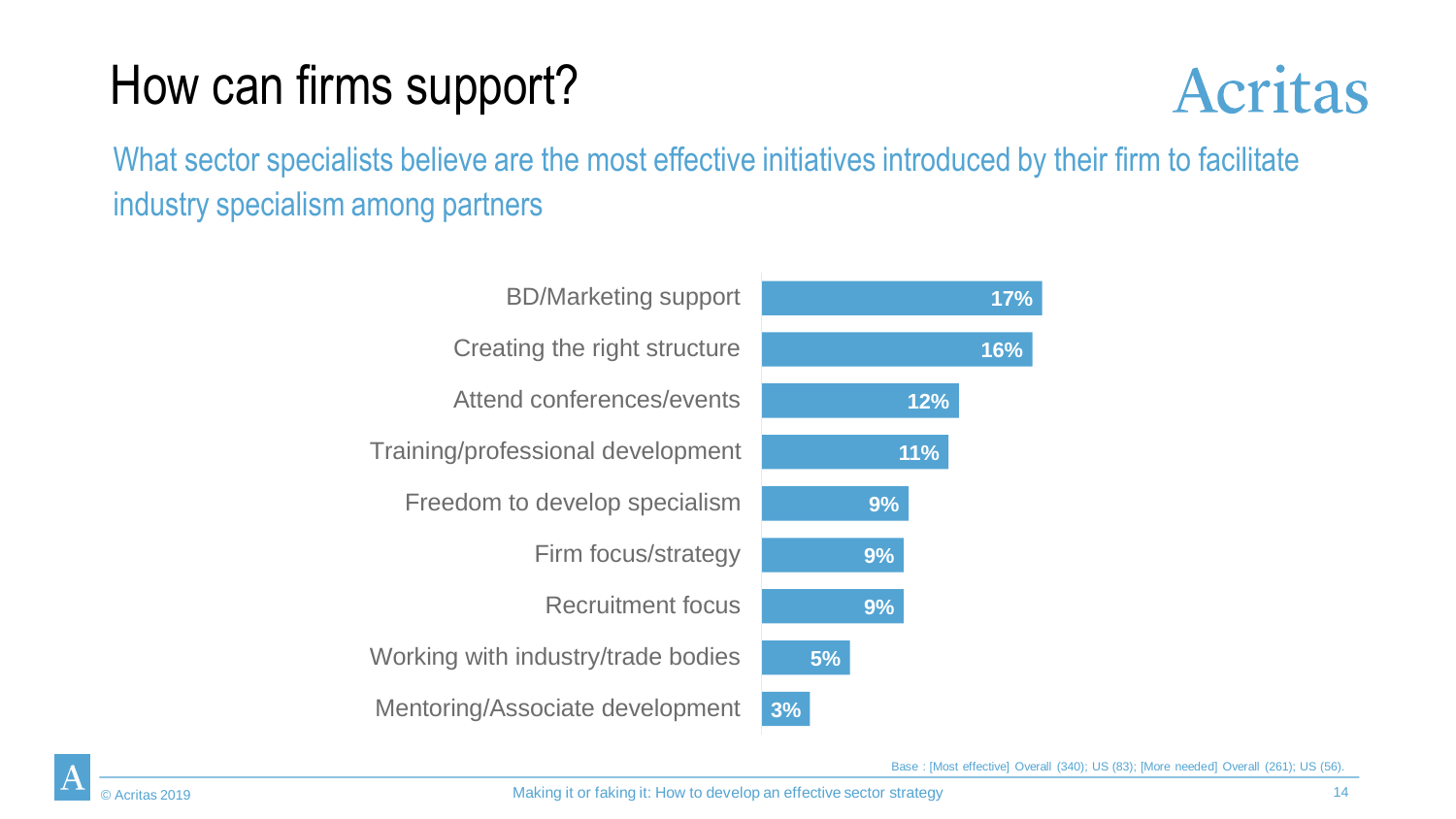

- **1. Decide your play** select your sectors and their goals
- **2. Know your KPIs** track and measure progress
- **3. Identify your champions**  create plans and assign responsibilities
- **4. Build your teams**  support their collaboration

## **QUESTIONS?**